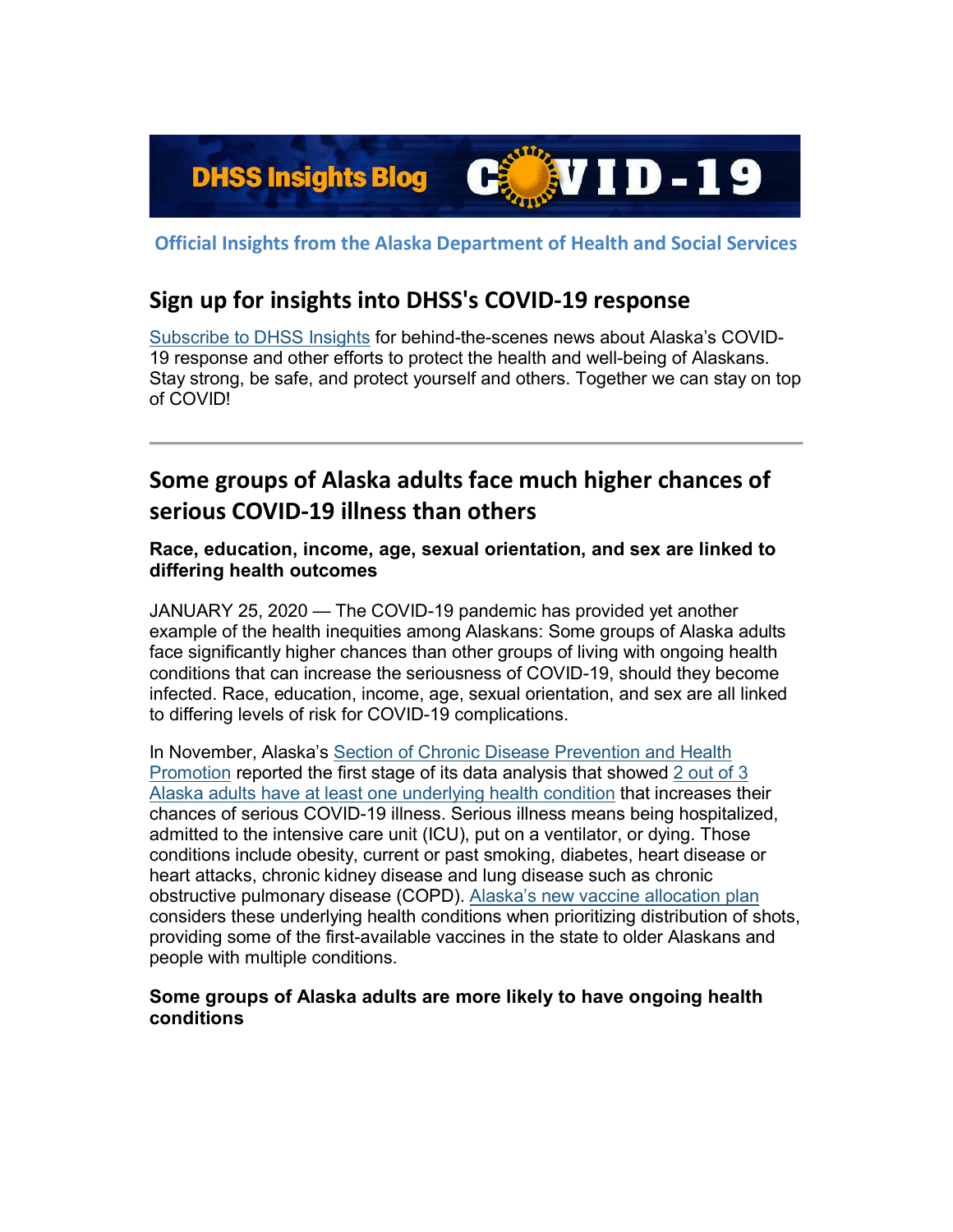The Section's epidemiologists have continued their analysis of reports from nearly 9,000 randomly-selected Alaska adults who participated in the annual [Behavioral](https://lnks.gd/l/eyJhbGciOiJIUzI1NiJ9.eyJidWxsZXRpbl9saW5rX2lkIjoxMDQsInVyaSI6ImJwMjpjbGljayIsImJ1bGxldGluX2lkIjoiMjAyMTAxMjUuMzM5MjE4MTEiLCJ1cmwiOiJodHRwOi8vZGhzcy5hbGFza2EuZ292L2RwaC9DaHJvbmljL1BhZ2VzL2JyZnNzL2RlZmF1bHQuYXNweCJ9.QJOoSpbd1xyrCIWVQA6wZDAKbutuMpioaf9x_ZiNI6A/s/1125523096/br/93575017330-l)  Risk Factor [Surveillance](https://lnks.gd/l/eyJhbGciOiJIUzI1NiJ9.eyJidWxsZXRpbl9saW5rX2lkIjoxMDQsInVyaSI6ImJwMjpjbGljayIsImJ1bGxldGluX2lkIjoiMjAyMTAxMjUuMzM5MjE4MTEiLCJ1cmwiOiJodHRwOi8vZGhzcy5hbGFza2EuZ292L2RwaC9DaHJvbmljL1BhZ2VzL2JyZnNzL2RlZmF1bHQuYXNweCJ9.QJOoSpbd1xyrCIWVQA6wZDAKbutuMpioaf9x_ZiNI6A/s/1125523096/br/93575017330-l)  [System \(BRFSS\)](https://lnks.gd/l/eyJhbGciOiJIUzI1NiJ9.eyJidWxsZXRpbl9saW5rX2lkIjoxMDQsInVyaSI6ImJwMjpjbGljayIsImJ1bGxldGluX2lkIjoiMjAyMTAxMjUuMzM5MjE4MTEiLCJ1cmwiOiJodHRwOi8vZGhzcy5hbGFza2EuZ292L2RwaC9DaHJvbmljL1BhZ2VzL2JyZnNzL2RlZmF1bHQuYXNweCJ9.QJOoSpbd1xyrCIWVQA6wZDAKbutuMpioaf9x_ZiNI6A/s/1125523096/br/93575017330-l) telephone survey between 2016 and 2018. They explored further differences among groups of Alaska adults.

Alaska adults who are more likely to have underlying health conditions — and in turn higher risks for serious COVID-19 illness include these groups:

> • Alaska Native or American Indian adults



- Adults who have less than a college education
- Adults with lower incomes
- Older adults
- Adults who identify as gay, lesbian, bisexual, or another sexuality
- Adult men

"We continue to see inequities for Alaskans across many health conditions, and we need to keep working to address those starting from an early age all the way throughout their life span," said Karol Fink, registered dietitian and manager of Alaska's Section of Chronic Disease Prevention and Health Promotion. "Our analysis shows that factors like race, poverty, and lower levels of education are linked to poor health outcomes. But it's important to understand that these factors are connected to health because they can impact the ability to find and afford nutritious foods, to live in safe communities that make it easier to walk or bike to stores and workplaces, to find and pay for quality medical care, and even to get to and from hospitals and clinics that provide that care."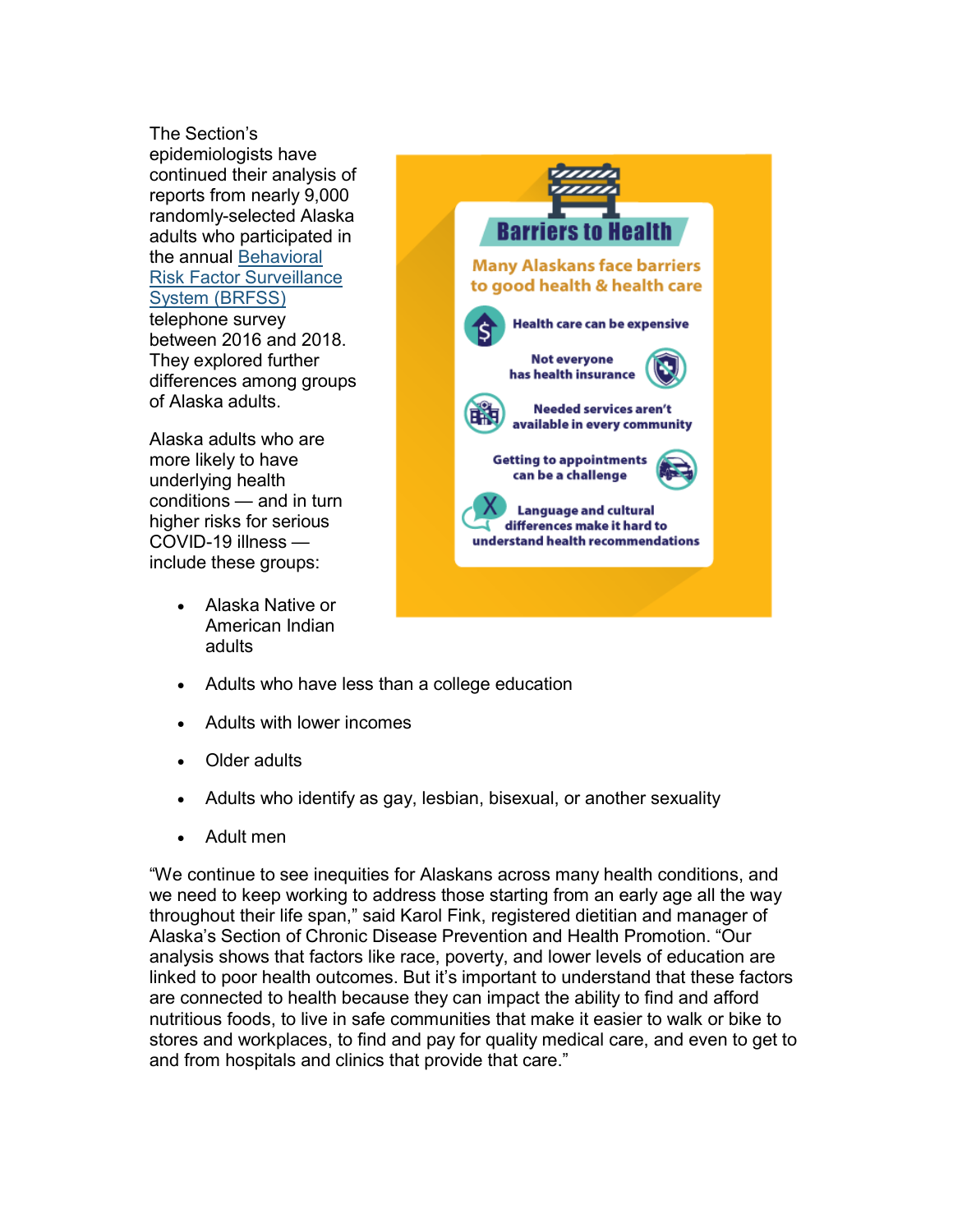"It's these areas of access and affordability that we need to improve so all Alaskans have better health overall," Fink said. "Many programs within our section and the health department focus on improving where we live, learn, work and play. Those improvements give everyone better chances of staying healthy for a lifetime."

#### **Taking a closer look at differences in health outcomes across groups of Alaska adults**

When looking at Alaska adults, 68% (or about 2 out of 3) have at least one underlying health condition that increases their risk of severe complications should they contract COVID-19. About 66% of white Alaska adults have at least one underlying condition. That percentage is significantly higher for Alaska Native and American Indian adults, with 81% having at least one underlying condition. The percentage is significantly lower for Asian adults, with 48% having at least one condition.



Due to the limited number of responses, no estimate is available for Native Hawaiian or Other Pacific Islander adults. Chronic conditions included in this analysis are smoking, obesity, diabetes, heart attack and heart disease, and chronic lung and kidney disease.

Increased likelihood of living with ongoing health conditions is also linked with lower levels of education, higher levels of poverty, homosexuality or bisexuality,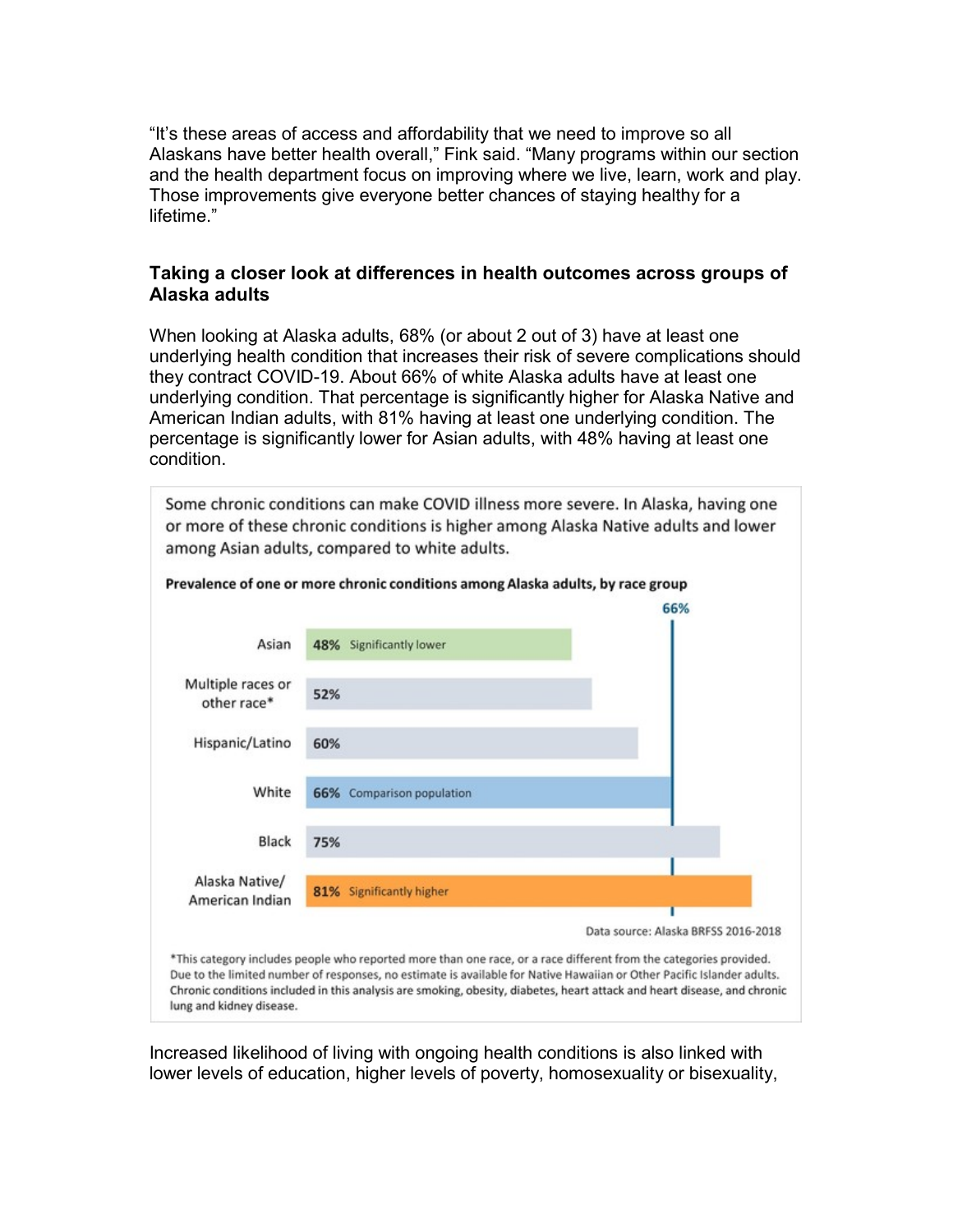older age, and male sex. When focusing only on college graduates, 54% of Alaska adults have one or more of these conditions. That percentage significantly rises to 80% for adults who earned their high school diploma or GED but then did not continue to college. It rises even higher to 86% for adults who didn't finish high school.

Alaskans who earn lower annual incomes face increased chances for developing ongoing health problems. Almost 65% of Alaskans living above 185% of the federal poverty guidelines (the cutoff for qualifying for many federal assistance programs) have at least one ongoing health problem. That jumps significantly to 77% for Alaskans living at or below 185% of the federal poverty guidelines.

As Alaskans get older, their chances for developing ongoing health problems increase. Among 18- to 29-year-old Alaskans, 52% report having at least one ongoing health condition. Nearly 80% of Alaskans ages 70 or older have at least one condition.

Alaska adults who are gay, lesbian, bisexual, or another sexuality are also more likely to have at least one ongoing health condition. About 68% of heterosexual adults have at least one condition. That jumps significantly to 76% for Alaska adults who are gay, lesbian, bisexual, or another sexuality.

Adult men in Alaska are significantly more likely than women to have one or more of these underlying health conditions. About 70% of men have at least one condition, compared to 65% of women.

#### **Alaskans can manage and prevent these ongoing conditions for better health**

Alaskans of all ages can make daily and yearly decisions to manage and prevent chronic diseases, helping them feel better year-round:

- **Quit smoking and vaping.** Alaska's [Tobacco Quit Line](https://lnks.gd/l/eyJhbGciOiJIUzI1NiJ9.eyJidWxsZXRpbl9saW5rX2lkIjoxMDUsInVyaSI6ImJwMjpjbGljayIsImJ1bGxldGluX2lkIjoiMjAyMTAxMjUuMzM5MjE4MTEiLCJ1cmwiOiJodHRwOi8vd3d3LmFsYXNrYXF1aXRsaW5lLmNvbS8ifQ.106vz2ZzpE-5-kVJfaoLUtJjhhKz1Lz5VdEh2Qmdabg/s/1125523096/br/93575017330-l) (1-800-QUIT-NOW) offers free support and nicotine replacement therapy to Alaska adults.
- **[Be active every day.](https://lnks.gd/l/eyJhbGciOiJIUzI1NiJ9.eyJidWxsZXRpbl9saW5rX2lkIjoxMDYsInVyaSI6ImJwMjpjbGljayIsImJ1bGxldGluX2lkIjoiMjAyMTAxMjUuMzM5MjE4MTEiLCJ1cmwiOiJodHRwOi8vd3d3LnBsYXlldmVyeWRheS5hbGFza2EuZ292LyJ9.IGngHGdqTqhtn1dNzU5vhGVKlG8wPg17LxjSCV-tCAU/s/1125523096/br/93575017330-l)** You don't have to run a marathon. A daily walk is a great way to move. Every amount counts, even five-minute activity breaks. Regular activity improves your physical and mental health, reducing stress, anxiety and feelings of depression.
- **[Eat fruits, vegetables and healthy foods. Make sure you get enough](https://lnks.gd/l/eyJhbGciOiJIUzI1NiJ9.eyJidWxsZXRpbl9saW5rX2lkIjoxMDcsInVyaSI6ImJwMjpjbGljayIsImJ1bGxldGluX2lkIjoiMjAyMTAxMjUuMzM5MjE4MTEiLCJ1cmwiOiJodHRwOi8vZGhzcy5hbGFza2EuZ292L2RwaC9FcGkvaWQvUGFnZXMvQ09WSUQtMTkvYmxvZy8yMDIwMTEwOS5hc3B4In0.-TRPps4EqeSo5CsE6AtWD2zdcfVl40t8jpB1189T_ok/s/1125523096/br/93575017330-l)  [vitamin D](https://lnks.gd/l/eyJhbGciOiJIUzI1NiJ9.eyJidWxsZXRpbl9saW5rX2lkIjoxMDcsInVyaSI6ImJwMjpjbGljayIsImJ1bGxldGluX2lkIjoiMjAyMTAxMjUuMzM5MjE4MTEiLCJ1cmwiOiJodHRwOi8vZGhzcy5hbGFza2EuZ292L2RwaC9FcGkvaWQvUGFnZXMvQ09WSUQtMTkvYmxvZy8yMDIwMTEwOS5hc3B4In0.-TRPps4EqeSo5CsE6AtWD2zdcfVl40t8jpB1189T_ok/s/1125523096/br/93575017330-l)**, which can improve your immunity and help your body fight viruses like COVID-19.